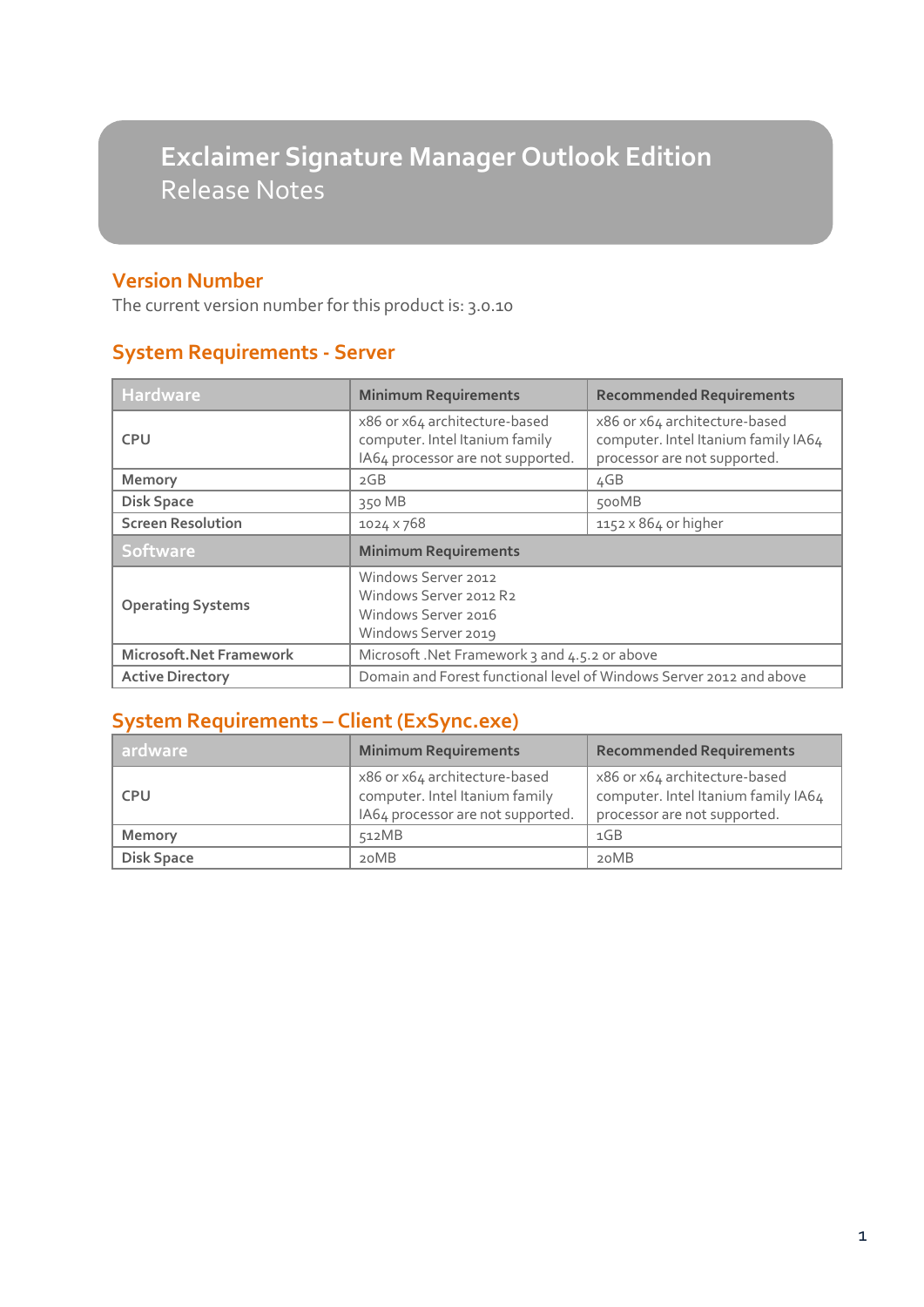| <b>Software</b>                                       | <b>Minimum Requirements</b>                                                                 |
|-------------------------------------------------------|---------------------------------------------------------------------------------------------|
| <b>Operating Systems</b>                              | Windows Server 2012<br>Windows Server 2012 R2<br>Windows Server 2016<br>Windows Server 2019 |
| <b>Microsoft Outlook</b>                              | Outlook 2013 $x86$ and $x64$<br>Outlook 2016 x86 and x64                                    |
| Outlook Web Access (OWA) \<br><b>Outlook Web Apps</b> | Outlook Web Apps 2013<br>Outlook Web Apps 2016<br>Outlook Web Apps 2019                     |

| The following products are now outside of Microsoft's extended support and are no longer supported by |
|-------------------------------------------------------------------------------------------------------|
| Exclaimer:                                                                                            |
| Office 2003                                                                                           |
| Outlook 2003                                                                                          |
| Office 2007                                                                                           |
| Outlook 2007                                                                                          |
| Office 2010                                                                                           |
| Outlook 2010                                                                                          |
| Windows XP                                                                                            |
| <b>Windows Vista</b>                                                                                  |
| Windows 7                                                                                             |
| Server 2003                                                                                           |
| Small Business Server 2003                                                                            |
| <b>Small Business Server 2008</b>                                                                     |
| <b>Small Business Server 2011</b>                                                                     |
| Server 2008                                                                                           |
| Exchange Server 2003 (AKA Exchange 2003)                                                              |
| Exchange Server 2007 (AKA Exchange 2007)                                                              |
| Exchange Server 2010 (AKA Exchange 2010)                                                              |
| Microsoft Active Directory at Domain/Forest functional level Windows Server 2003                      |

#### **Downloading**

To download the 'Exclaimer Signature Manager Outlook Edition' refer to the link on the Exclaimer website: [http://www.exclaimer.com/signature-manager-outlook](http://www.exclaimer.com/signature-manager-outlook-edition/download)[edition/download](http://www.exclaimer.com/signature-manager-outlook-edition/download)

#### **Installing**

Download and run the 'Signature Manager Outlook Edition 3.0.9' installation file 'setup.exe'. In case of any questions contact the [Support](mailto:support@exclaimer.com) team.

#### **Uninstalling**

You can uninstall the current version of the 'Signature Manager Outlook Edition 3.0.10' in any one of the following ways:

- via the 'setup.exe'
- via MSI
- via the 'Programs and Features' in your operating system. The configuration files are in \ProgramData\Exclaimer Ltd\Signature Manager and